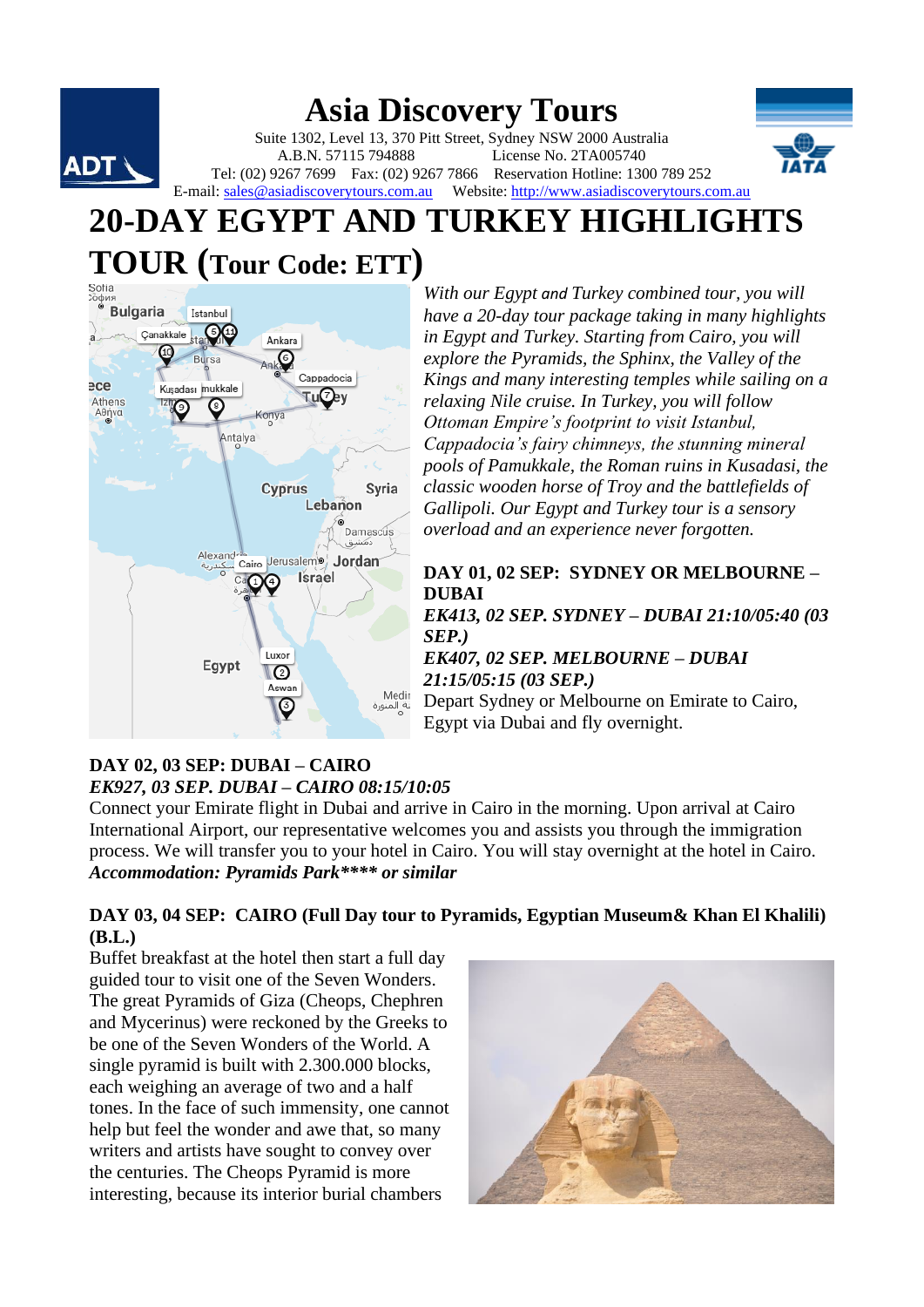are open for inspection by the public. Not far from the Pyramids is the Great Sphinx of Giza, which dates from the time of Chephren (2620 BC). Hewn from natural yellowish limestone and standing 65 feet-high and 187 feet-long, this unforgettable statue combines the head of a Pharaoh with a lion's body. A quick visit to papyrus institute or a perfume shop can be arranged after the visit. Then have lunch at Egyptian food restaurant. And then drive to the Egyptian Museum in Tahrir Square. After the visit of the museum, a short drive through the downtown will take you to Khan El Khalili bazaars; which is one of the most famous worldwide with its amazing narrow alleyways. The visitor can discover small restaurants and workaday cafes where Egyptians & non-Egyptians come to smoke water pipes and enjoy some of the traditional Egyptian drinks in the cafes scattered around the area. Drive back to your hotel and stay overnight in Cairo. Optional tour can be booked to enjoy the spectacular sound & light show by the Pyramids. *Accommodation: Pyramids Park\*\*\*\* or similar*

# **DAY 04, 05 SEP: CAIRO – LUXOR (B.L.D.)**



Breakfast in the hotel and check out. You will be transferred to Cairo domestic airport for your flight to Luxor. Upon arrival at Luxor, transfer to your cruise. Embark the cruise ship before lunch at 12:00 PM. Enjoy your lunch on board. Visit East Bank (Karnak and Luxor Temples). Have dinner on board and stay overnight on board the cruise ship in Luxor.

*Accommodation: MS Tuya Nile Cruise\*\*\*\*\* ([www.princess-cruise.net\)](http://www.princess-cruise.net/) or similar*

# **DAY 05, 06 SEP: LUXOR – ESNA – EDFU (B.L.D)**

Visit the West Bank – The Valley of the Kings and Queens, the temple of Queen Hatshepsut at El Deir El-Bahari and the Colossi Memnon. Continue sailing to Esna.

Enjoy your lunch and dinner on board. Sail to Edfu. Stay overnight on board the cruise ship. *Accommodation: MS Tuya Nile Cruise\*\*\*\*\* ([www.princess-cruise.net\)](http://www.princess-cruise.net/) or similar*

# **DAY 06, 07 SEP: EDFU – KOM OMBO – ASWAN (B.L.D)**

Breakfast on board. Visit Horus Temple in Edfu. Afterwards continue sailing to Kom Ombo. Have your lunch on board. Visit the Temple shared by two gods Sobek and Haeroris in Kom Ombo. After that, sail to Aswan. Have your dinner and stay overnight on board.

*Accommodation: MS Tuya Nile Cruise\*\*\*\*\* ([www.princess-cruise.net\)](http://www.princess-cruise.net/) or similar*

# **DAY 07, 08 SEP: ASWAN (B.L.D)**

In the early morning, drive to Abu Simbel to visit the Abu Simbel Temples which are two massive [rock](https://en.wikipedia.org/wiki/Rock-cut_architecture)[cut](https://en.wikipedia.org/wiki/Rock-cut_architecture) [temples](https://en.wikipedia.org/wiki/Egyptian_temple) in the village of [Abu Simbel.](https://en.wikipedia.org/wiki/Abu_Simbel_(village)) After this visit, drive back to Aswan and visit the High Dam, Philae Temple and unfinished obelisk. Have your dinner and stay overnight on board. *Accommodation: MS Tuya Nile Cruise\*\*\*\*\* ([www.princess-cruise.net\)](http://www.princess-cruise.net/) or similar*



# **DAY 08, 09 SEP: ASWAN – CAIRO (B.L.)**

Disembark the cruise ship after breakfast and you are transferred to Aswan airport for a flight back to Cairo. Upon arrival at Cairo Airport, our representative will welcome you at the airport. Have your lunch at Egyptian food restaurant and stay overnight at the hotel in Cairo. *Accommodation: Pyramids Park\*\*\*\* or similar*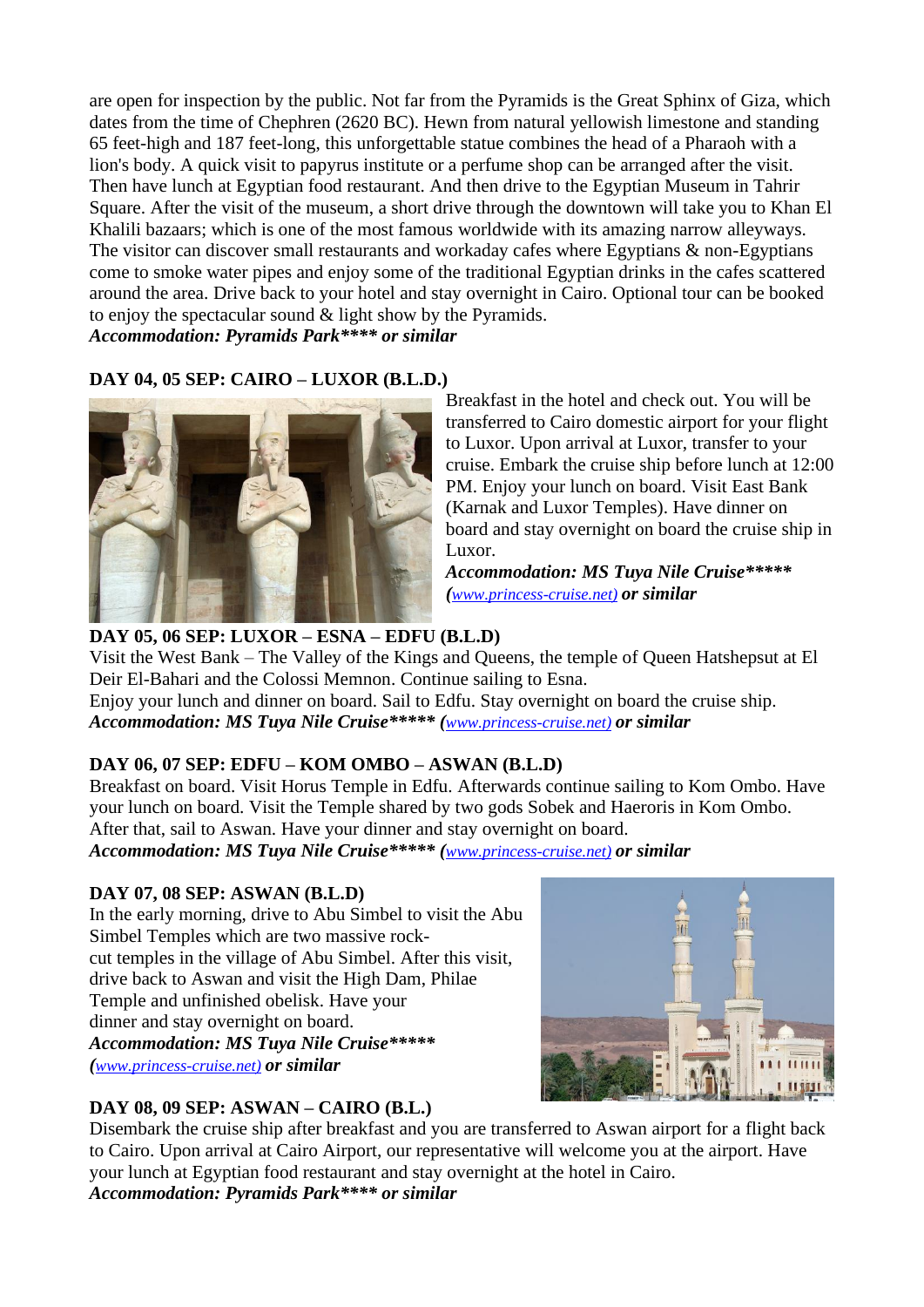# **DAY 09, 10 SEP: CAIRO – ISTANBUL**  *MS735, 10 SEP. CAIRO – ISTANBUL 14:15/17:35*

Breakfast at your hotel. In due time, you are transferred to the airport to board your flight to Istanbul, capital city of Turkey. Upon arrival, you are met and transferred to hotel. You are free at leisure for the rest of the day. Stay overnight in Istanbul. *Accommodation: Avantgarde Levent\*\*\*\* or similar*

# **DAY 10, 11 SEP: ISTANBUL (B)**



Enjoy a full day tour including a visit to Topkapi Palace Museum, residence of the Ottoman Sultans between 1453–1852 (excluding Harem). Visit the Hippodrome, which was once the center of life where chariot racing and other public events took place. Tour the Blue Mosque built between 1609 and 1616, famous for its blue ceramic tiles. Your last stop is St. Sophia, a church built in the 6th century Byzantine capital, converted to a mosque by the Ottomans, and now a museum and one of the world's greatest architectural wonders. Join an

optional dinner with belly dancing entertainment. Stay overnight in Istanbul. *Accommodation: Avantgarde Levent\*\*\*\* or similar*

# **DAY 11, 12 SEP: ISTANBUL – ANKARA** (B.D)

This morning you can choose an optional tour of cruise along Bosphorus enjoying the strait that separates Asia and Europe. Its shores are lined with fine neighbourhoods, Ottoman palaces, fortresses, old wooden villas, hotels, parks and gardens, restaurants and cafés. The tour will be ended in Asia side and drive for the capital city of Ankara for overnight. Stay overnight in Ankara. *Accommodation: Holiday Inn Çukurambar\*\*\*\* or similar*

# **DAY 12, 13 SEP: ANKARA – CAPPADOCIA (B.D)**

Visit the Museum of Anatolian Civilizations, a historic caravanserai holding artifacts from up to 7500 years old including the most extensive and valuable collection of Hittite artifacts in the world. Visit the Mausoleum of Ataturk, the father of modern Turkey. Drive to Cappadocia, touring a 13th century caravanserai en-route. Pay a visit to the underground city of Saratli, one of the many underground settlements built for protection and religious reasons. Enjoy dinner at a local restaurant and join an optional Whirling Dervishes performance. Stay overnight in Cappadocia. *Accommodation: Mustafa\*\*\*\* or similar*

# **DAY 13, 14 SEP: CAPPADOCIA (B.D)**

You can take an optional early morning hot air balloon tour and experience floating through volcanic valleys, fairy chimneys and caves at sunrise. After breakfast visit Goreme, a historical region of Turkey, located among the rock formations, which was first settled back in the Roman period. Many rock churches can still be seen today, as Christianity was then the prevailing religion in that region. Continue to the town of Avanos renowned for its high-quality earthenware. Also visit Pasabagi, Red Valley and attend a brief regional pottery workshop in a cave. Have dinner and stay overnight in Cappadocia.

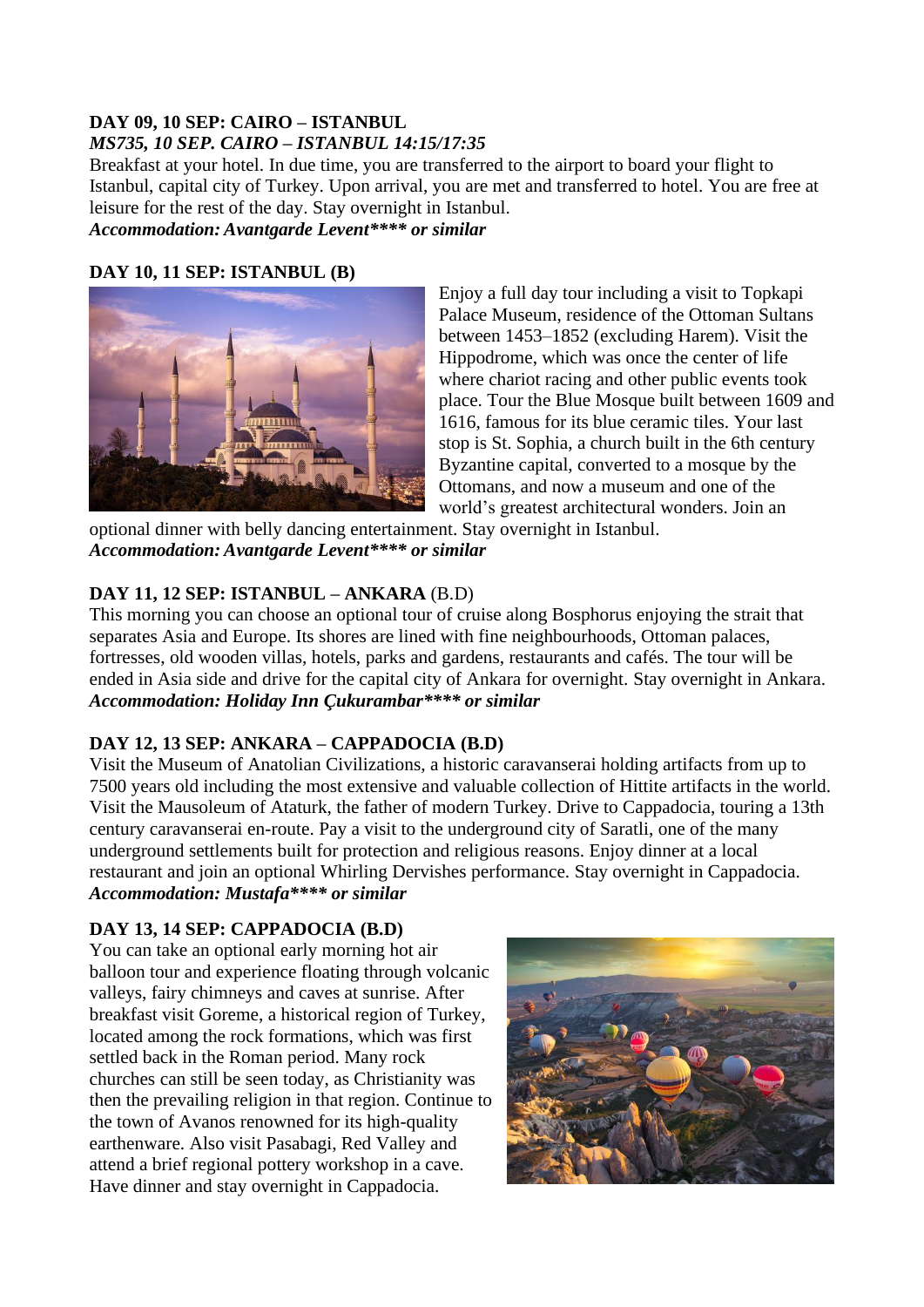*Accommodation: Mustafa\*\*\*\* or similar*

# **DAY 14, 15 SEP: CAPPADOCIA – PAMUKKALE (B.D)**

Drive to Pamukkale. Enroute, enjoy the beautiful sceneries along the highway. Have dinner and stay overnight in Pamukkale.

*Accommodation: Colossae Hotel\*\*\*\* or similar*



# **DAY 15, 16 SEP: PAMUKKALE – KUSADASI (B.D)**

Visit the unique cotton fortress of Pamukkale, with its white lime cascades formed by mineral springs, and the ruins of the Roman health spa of Hierapolis. Proceed to Kusadasi for dinner and overnight. Stay overnight in Kusadasi.

*Accommodation: Ramada Hotel\*\*\*\* or similar*

#### **DAY 16, 17 SEP: EPHESUS AND ST. MARY'S HOUSE – KUSADASI (B.D)**

Tour the famous ruins of Ephesus, an important cultural center of the ancient world, and explore 2,000 year-old marble streets, a theatre, the Library of Celsius, a gymnasium and Hadrian's Temple. Take a short drive to see St. Mary's stone cottage where it is believed Virgin Mary spent her last years accompanied by St. John. Continue to a regional rug production center to have a firsthand experience of this unique art form. Join an optional afternoon tour of Sirince. Stay overnight at Kusadasi.

*Accommodation: Ramada Hotel\*\*\*\* or similar*

#### **DAY 17, 18 SEP: PERGAMUM – TROY – CANAKKALE (B.D)**

Visit the ancient Medical Center Asclepion in Pergamum and then continue to Troy with its famous wooden horse, best known for being the setting of the Trojan War and many cities built on top of each other. Continue to Canakkale for overnight. *Accommodation: Iris Hotel\*\*\*\* or similar*

#### **DAY 18, 19 SEP: DARDANELLES – GALLIPOLI – ISTANBUL (B.D)**

In the morning, drive to Gallipoli, the site of many battles WW1. Visit Anzac Cove, Lone Pine Cemetery and Chunuk Bair, and then drive to Istanbul, where you will visit the Grand Bazaar. Enjoy a Farewell Dinner and stay overnight in Istanbul. *Accommodation: Avantgarde Levent\*\*\*\* or similar*

#### **DAY 19, 20 SEP: ISTANBUL – DUBAI (B)**

# *EK122, 20 Sep. ISTANBUL – DUBAI 19:25/00:45 (22 SEP.)*

You will be at leisure until transfer to airport for your Emirate flight to Sydney or Melbourne, Australia via Dubai.

#### **DAY 20, 21 SEP: DUBAI – SYDNEY OR MELBOURNE** *EK414, 21 SEP. DUBAI – SYDNEY 02:15/22:05 EK408, 21 SEP. DUBAI – MELBOURNE 02:40/21:50*

Connect your flight from Dubai to Sydney or Melbourne in the early morning. Arrive in Sydney or Melbourne in the evening and your unforgettable Egypt and Turkey tour ends.